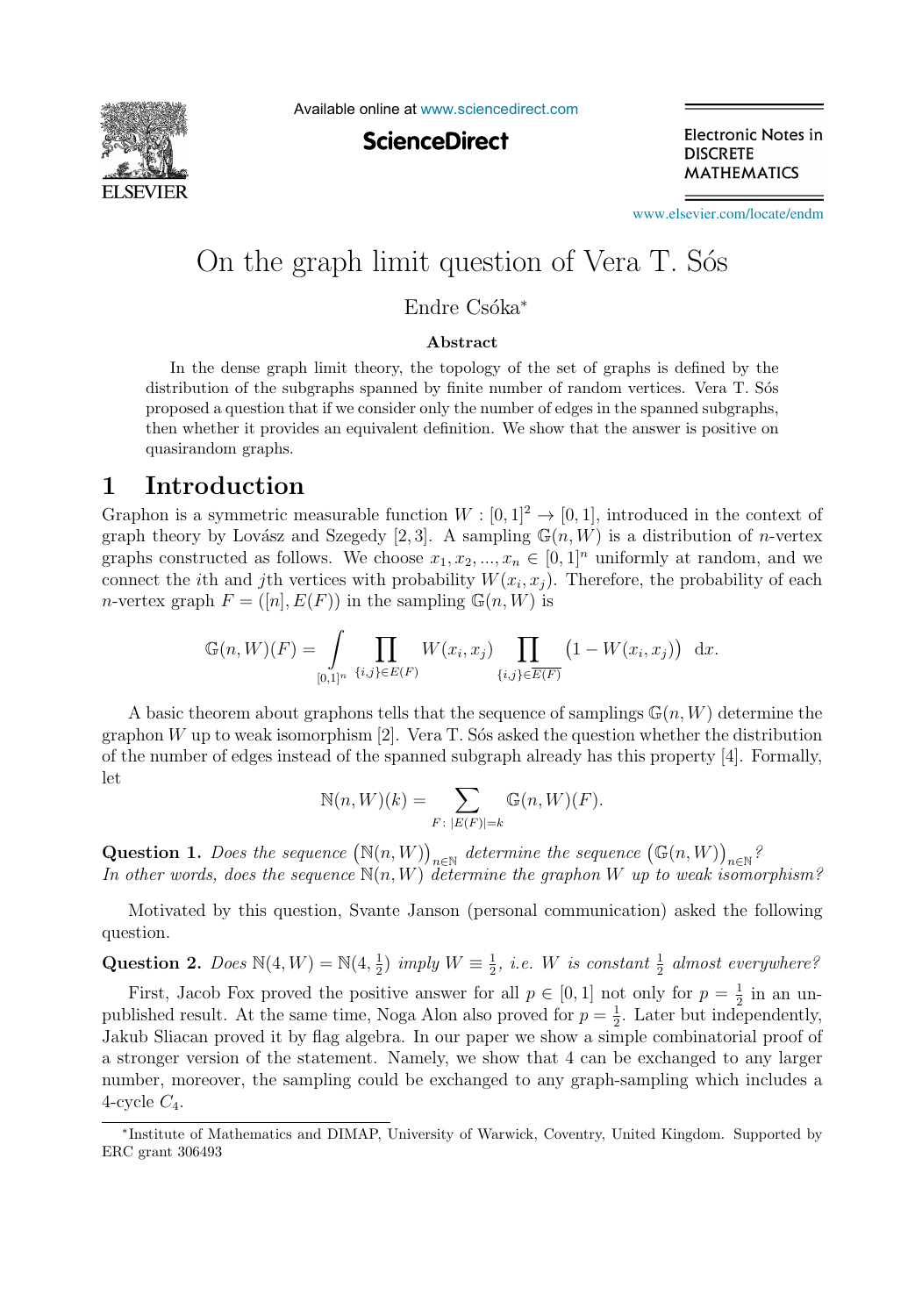Let subgraph mean edge-subgraph, namely we keep the vertex set, but we take a subset of its edges. For a finite graph  $S = ([n], E(S))$ , we define the *sampling* of a graphon W by a graph S to be the following distribution  $\mathbb{G}(S, W)$  of the subgraphs of S.

$$
\mathbb{G}(S,W)(F) = \int_{[0,1]^n} \prod_{\{i,j\} \in E(F)} W(x_i, x_j) \prod_{\{i,j\} \in E(S) \setminus E(F)} (1 - W(x_i, x_j)) dx.
$$

Analogously,

$$
\mathbb{N}(S,W)(k) = \sum_{F: \; |E(F)|=k} \mathbb{G}(S,W)(F).
$$

Notice that  $\mathbb{G}(n, W) = \mathbb{G}(K_n, W)$  and  $\mathbb{N}(n, W) = \mathbb{N}(K_n, W)$  (where  $K_n$  is the complete graph on  $n$  vertices).

**Theorem 3.** Let G be a graph and W a graphon. Assume that G contains a  $C_4$  and  $N(G, W)$  =  $\mathbb{N}(G, p)$ . Then  $W \equiv p$ .

# **2 Proof of Theorem 3**

Let  $S_k$ ,  $P_k$  and  $C_k$  denote the star, the path and the cycle containing k edges, respectively. Let  $|E(G)| = m$ , and we define homomorphism density of F to W as

$$
t(F, W) = \int_{[0,1]^{V(F)}} \prod_{\{i,j\} \in E(F)} W(x_i, x_j) dx.
$$
 (1)

**Lemma 4.** For an arbitrary positive integer  $k \leq m$ , let  $G_k$  denote the uniform random subgraph of G with k edges (namely, all  $\binom{m}{k}$  subgraphs have equal probability). Then

$$
\mathsf{E}\big(t(G_k, W)\big) = p^k. \tag{2}
$$

*Proof.* On the left hand side, there are two randomnesses: the choice of the subgraph  $G_k$  and the sampling. But if we do the sampling first and we choose the subgraph after, then we get the right hand side. Formally,

$$
\mathsf{E}\big(t(G_k, W)\big) \stackrel{\text{(1)}}{=} \mathsf{E}\Bigg(\int_{[0,1]^{V(G)}} \prod_{\{i,j\} \in E(G_k)} W(x_i, x_j) \, dx\Bigg) = \int_{[0,1]^{V(G)}} \mathsf{E}\Bigg(\prod_{\{i,j\} \in E(G_k)} W(x_i, x_j)\Bigg) \, dx. \tag{3}
$$

For a fixed  $x \in [0,1]^{V(G)}$ , let  $X : E(G) \to \{0,1\} = \{false, true\}$  be independent events with probabilities  $P(X(\{i,j\})) = W(x_i, x_j)$  for all  $\{i,j\} \in E(G)$ . For a graph F, let us denote the number of occurring events by  $\mu(F) = \sum$  $(a,b) \in E(F)$  $X(a, b)$ .

$$
\mathsf{E}_{G_k}\Big(\prod_{\{i,j\}\in E(G_k)} W(x_i, x_j)\Big) = \mathsf{P}_{G_k, X}\Big(\bigwedge_{\{i,j\}\in E(G_k)} X\big(\{i,j\}\big)\Big) \n= \mathsf{E}_X \mathsf{P}_{G_k}\Big(\bigwedge_{\{i,j\}\in E(G_k)} X\big(\{i,j\}\big)\Big) = \mathsf{E}_X\Big(\frac{\binom{\mu(G)}{k}}{\binom{m}{k}}\Big)
$$
\n(4)

Therefore,

$$
\mathsf{E}\big(t(G_k, W)\big) \stackrel{(3)(4)}{=} \int\limits_{[0,1]^{V(G)}} \mathsf{E}_X\bigg(\frac{\binom{\mu(G)}{k}}{\binom{m}{k}}\bigg) dx = \mathsf{E}_{x,X}\bigg(\frac{\binom{\mu(G)}{k}}{\binom{m}{k}}\bigg). \tag{5}
$$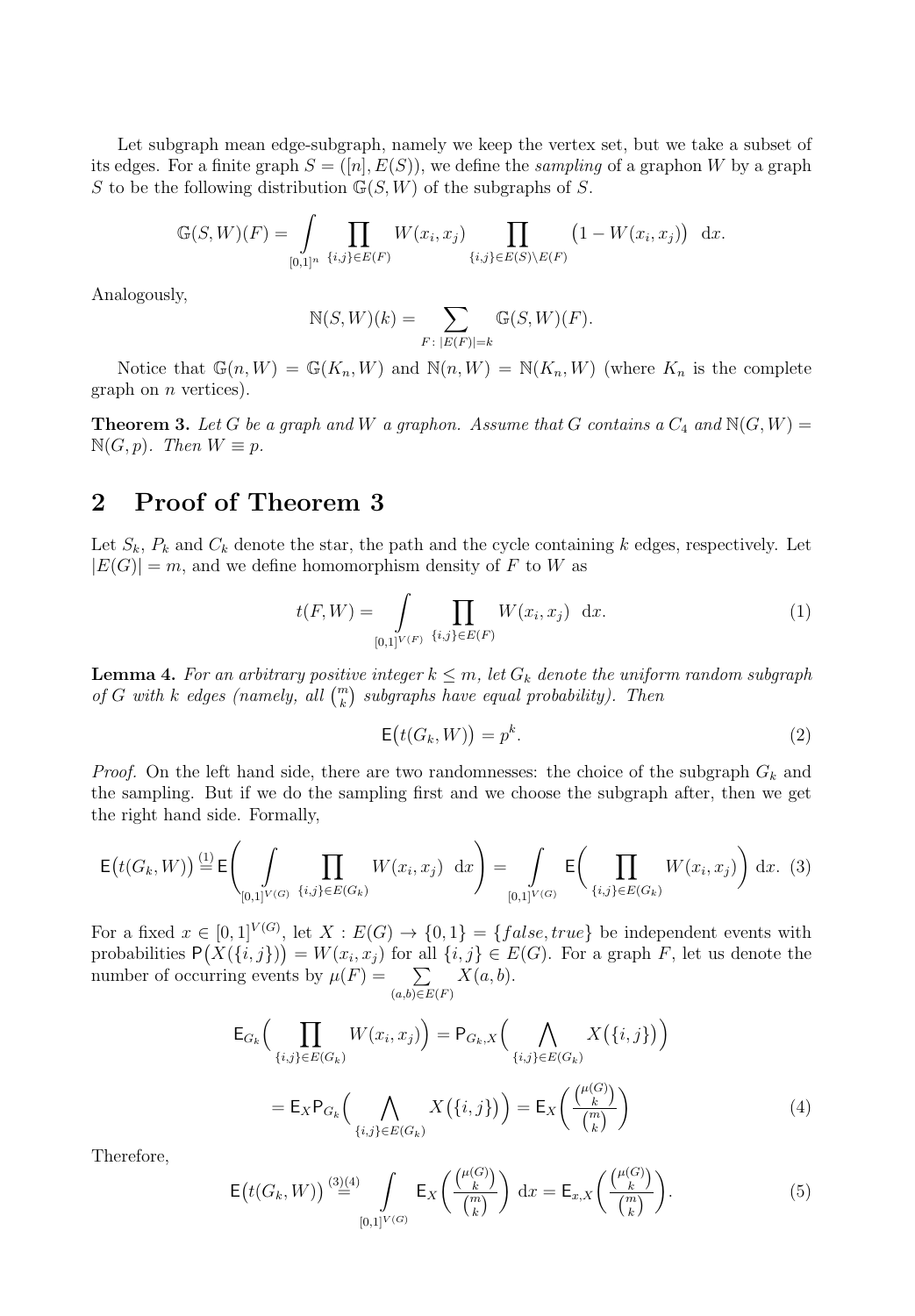The distibution of  $\mu(G)$  is  $N(G, W)$  by definition. We can make the same calculation with m independent edges  $m \times P_1$  instead of G, which provides that

$$
t(k \times P_1, W) = \mathsf{E}\Big(t\big((m \times P_1)_k, W\big)\Big) = \mathsf{E}_{x,X}\bigg(\frac{\mu_{m \times P_1}}{\binom{m}{k}}\bigg). \tag{6}
$$

 $\mathbb{N}(G, W) = \mathbb{N}(G, p)$  = binomial distribution  $B(m, p) = \mathbb{N}(m \times P_1, W)$ , hence,  $\mu(G)$  =  $\mu(m \times P_1)$ . Therefore,

$$
\mathsf{E}\big(t(G_k,W)\big) \stackrel{\text{(5)}}{=} \mathsf{E}_{x,X}\bigg(\frac{\binom{\mu(G)}{k}}{\binom{m}{k}}\bigg) = \mathsf{E}_{x,X}\bigg(\frac{\binom{\mu(m\times P_1)}{k}}{\binom{m}{k}}\bigg) \stackrel{\text{(6)}}{=} t(k\times P_1,W) = t(P_1,W)^k = p^k. \qquad \Box
$$

**Lemma 5.**

$$
t(S_2, W) = p^2 \tag{7}
$$

*Proof.* We apply Lemma 4 with  $k = 2$ . The support of  $G_2$  consists of two (isomorphism classes of) graphs: two independent edges  $2 \times P_1$  and  $S_2$ . Therefore, for some  $\lambda > 0$ ,

$$
p^2 = \mathsf{E}(t(G_2, W)) = \lambda \cdot t(S_2, W) + (1 - \lambda) \cdot t(2 \times P_1, W) = \lambda \cdot t(S_2, W) + (1 - \lambda)p^2,
$$

which implies,  $t(S_2, W) = p^2$ .

The *degree* of a vertex  $x \in [0,1]$  of a graphon W is defined as follows.

$$
deg(x) = \int_0^1 W(x, y) \, dy
$$

Note that W is measurable, therefore,  $deg(x)$  exists for almost all vertices  $x \in [0,1]$ .

**Lemma 6.** Almost all degrees of W are p.

Proof.

$$
\text{Var}(\deg(W)) = \mathsf{E}(\deg(W)^2) - \mathsf{E}(\deg(W))^2 = t(S_2, W) - p^2 = 0.
$$

**Lemma 7.** Let F be an arbitrary graph and F' be its extension by one new vertex v and a new edge  $(v, w)$  connecting v to an arbitrary old vertex. Then

$$
t(F', W) = p \cdot t(F, W). \tag{8}
$$

*Proof.* In short, whatever we sample by F, the probability that  $(v, w)$  maps to an edge in W is  $p$ , because all degrees are  $p$ . Formally,

$$
t(F', W) \stackrel{\text{(1)}}{=} \int \prod_{[0,1]^{V(F')}} \prod_{\{i,j\} \in E(F')} W(x_i, x_j) \, dx = \int \prod_{[0,1]^{V(F)}} \prod_{\{i,j\} \in E(F)} W(x_i, x_j) \int \limits_{[0,1]} W(x_v, x_w) \, dx_v \, dx_{V(F)}
$$

$$
= \int \prod_{[0,1]^{V(F)}} \prod_{\{i,j\} \in E(F)} W(x_i, x_j) \cdot \deg(w) \, dx_{V(F)} = p \cdot \int \prod_{[0,1]^{V(F)}} \prod_{\{i,j\} \in E(F)} W(x_i, x_j) \, dx \stackrel{\text{(1)}}{=} p \cdot t(F, W). \quad \Box
$$

**Lemma 8.**  $t(P_3, W) = t(S_3, W) = p^3$ .

*Proof.* We apply Lemma 7 for  $F = P_2 = S_2$  and  $F' = P_3$  or  $F' = S_3$ , namely,

$$
t(F', W) \stackrel{(8)}{=} p \cdot t(S_2, W) \stackrel{(7)}{=} p \cdot p^2 = p^3.
$$

 $\Box$